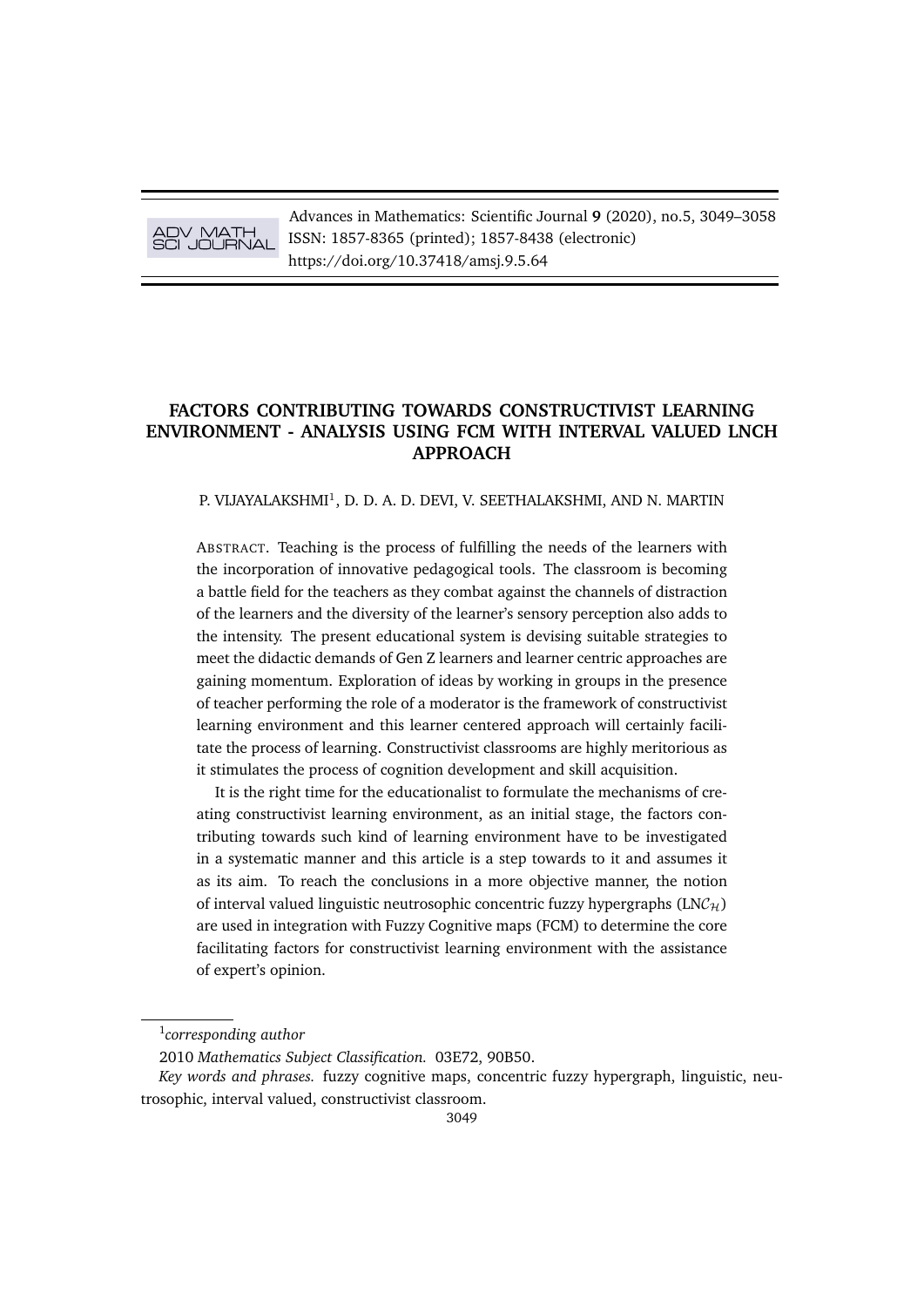#### 3050 P. VIJAYALAKSHMI, D. D. A. D. DEVI, V. SEETHALAKSHMI, AND N. MARTIN

## 1. INTRODUCTION

The field of education is revolutionized to meet the demands of the digital natives by customizing towards learner centeredness. The younger techno generation craves for ingenious and collaborative learning environment for which the educationalists are exploring innovative teaching methods to bring changes in the existing educational scenario. The educational experts are designing new models of creative and interactive classrooms and one such kind is constructivist classroom which is embedded with new approaches of teaching and learning. Role modification is one of the significant characteristics of constructivist classroom, in which the conventional role set up of a teacher as instructor is transmuted to teacher as facilitator and the learners are moving from passive phase to active phase. Establishing constructivist classroom is chained by certain barriers of implementation and the absence of focus on the factors to be modified also adds to it. The set up of constructivist classroom is not subjected to modification of external appearance, rather it has to cater to the internal organization of the process of teaching and learning.

The need of such shift in the process of teaching and learning is under study by the researchers, who carry out their research on the impacts of innovative teaching and learning methods on the cognitive, conative and psychomotor domains of learning. But still, the blooming of constructivist classrooms in an educational set up is not much successful due to the experience of certain mishaps in the process of experimentation and it gets failed in its implementation. The factors contributing towards successful execution of constructivist classroom have to be determined to make a change in the conventional learning mode by overcoming the barriers.

Decision making is a massive task which encompasses multi stage processes and several experts' opinion to arrive at optimal decisions. The prime aim of this research is to investigate the factors contributing towards successful execution of constructivist classroom; determine the core factors and its interrelationship. To accomplish these tasks, fuzzy cognitive maps integrated with interval - valued linguistic neutrosophic concentric hypergraphs are used as a decision making tool.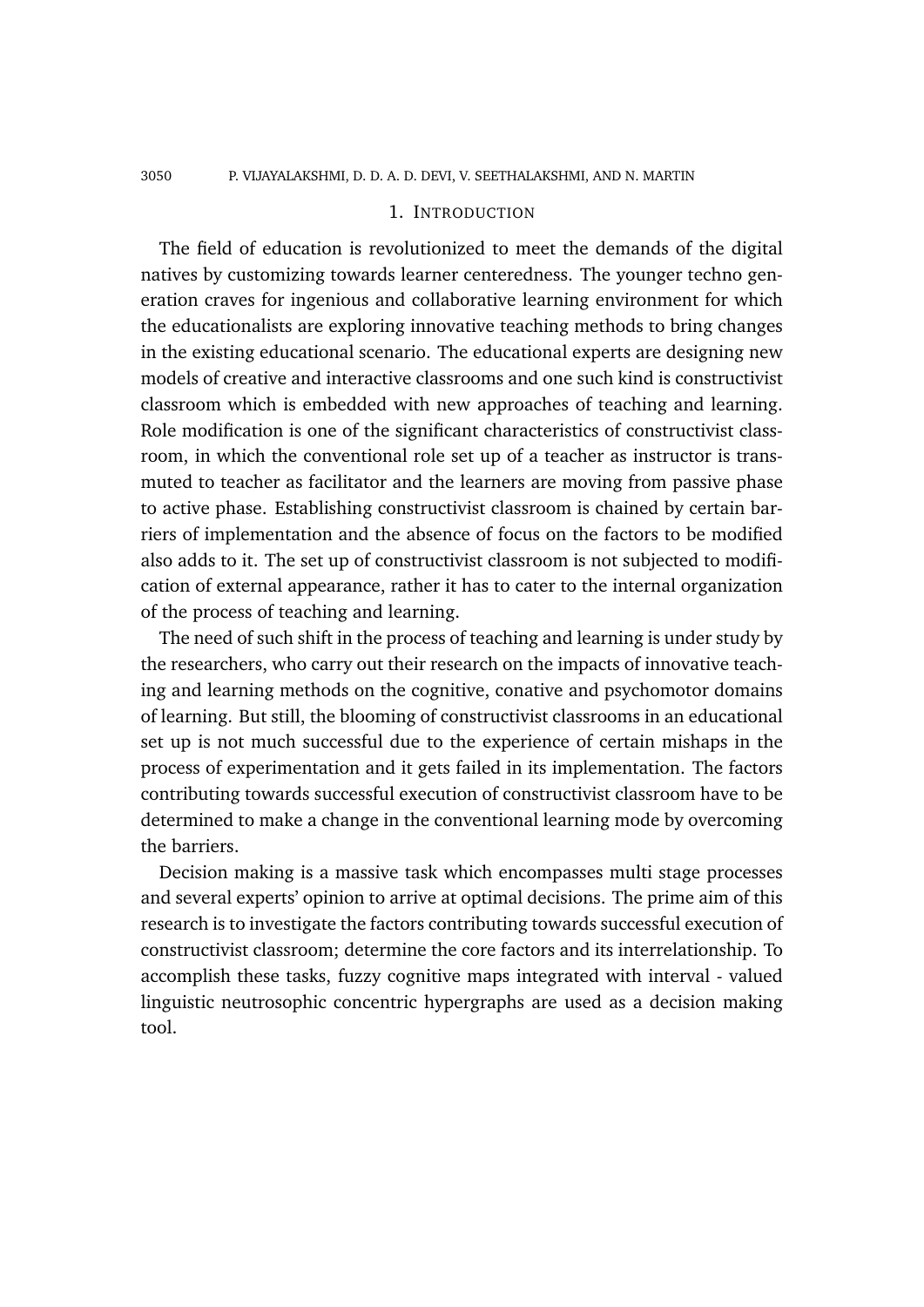The field of fuzzy hypergraphs is reconnoitered by the academicians and the theoretical developments of these aspects are transferred to practical applications. The fuzzy hypergraphs are getting extended to neutrosophic hypergraphs and complex neutrosophic hypergraphs which was discussed by Muhammad Akram et.al. [3]. This has motivated us to introduce neutrosophic concentric fuzzy hypergraphs with interval-valued linguistic representations. The notion of concentric fuzzy hypergraph was introduced by Nivetha and I. Pradeepa [5] and this kind of hypergraph was integrated with FCM with the intention of limiting the factors of the study and determining the interrelationship only between the core factors. FCM with linguistic concentric hypergraph was used as a decision making tool in evaluating the benefits of outcome based education by Nivetha et.al. The extension of neutrosophic concentric fuzzy hypergraphs with intervalvalued linguistic representations will duly assist the decision makers to handle the prevailing uncertainties in making decisions.

The content of the paper is organized as follows, section 2 presents the methodology; section 3 comprises of the factors of study and computational results; section 4 discusses the results and the last section consolidates the research work.

## 2. METHODOLOGY

This section presents the sequence of steps of determining the optimal decision along with the preliminary requisite of related concepts. The definitions of the fundamental concepts required for this study is presented in accordance to the author's outlook based on the original concept construction.

## 2.1. **Preliminaries [4–6].**

## **Definition 2.1. Fuzzy set**

*Let X be a Universal set. A fuzzy set A is defined as*  $\{(x, A(x)), x \in X\}$ *, where*  $A(x) : X \to [0, 1].$ 

## **Definition 2.2. Neutrosophic fuzzy set**

*A neutrosophic fuzzy set is represented by*  $\{(x, T(x), I(x), F(x)), x \in X\}$ , where  $T(x)$ ,  $I(x)$ ,  $A(x)$  *are truth, indeterminacy and false membership functions and are all fuzzy sets.*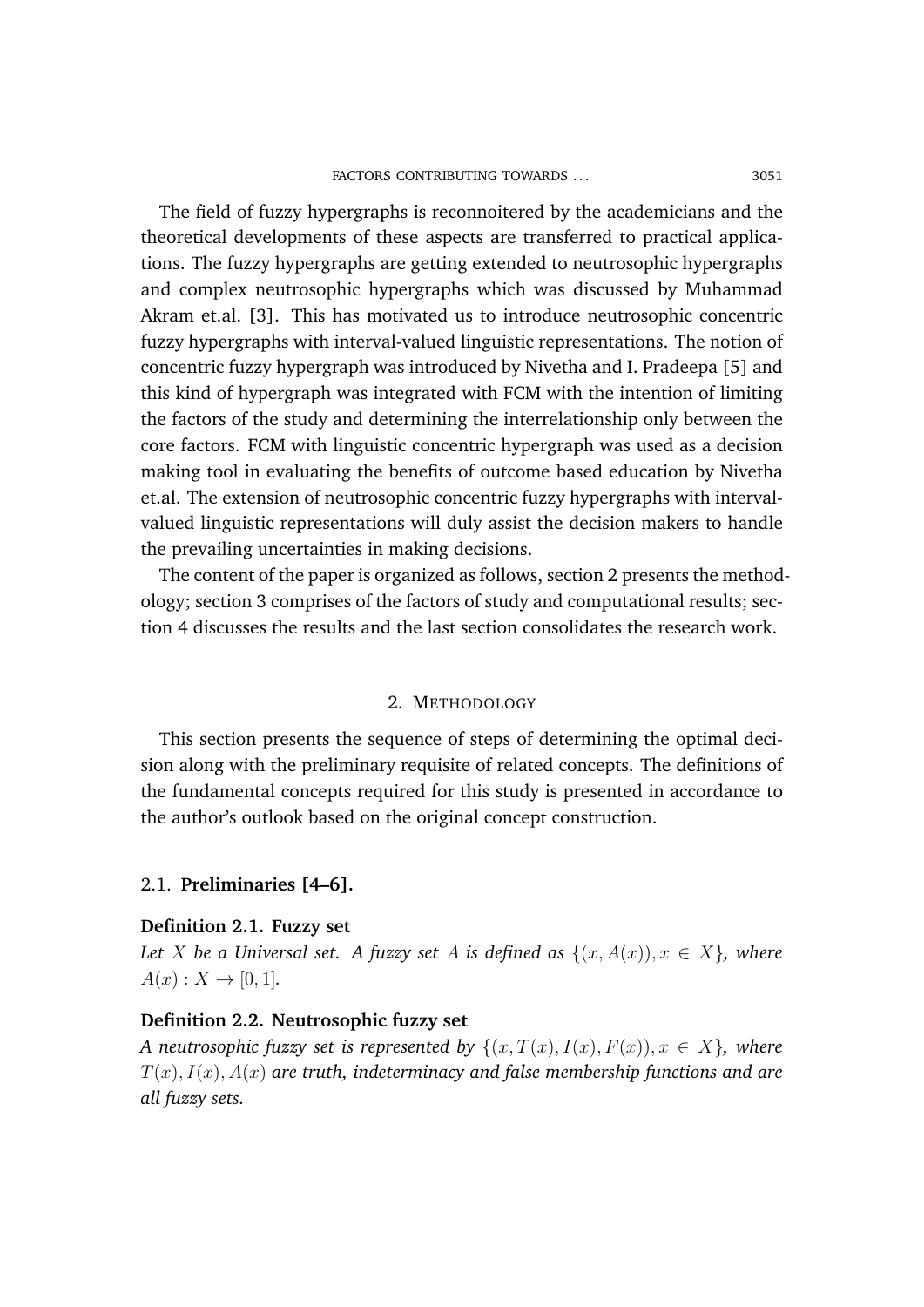# **Definition 2.3. Interval-valued neutrosophic fuzzy sets**

*An interval-valued neutrosophic fuzzy set is represented by*  $\{(x, T(x), I(x), F(x)), x \in$  $X$ , where  $T(x)$ ,  $I(x)$ ,  $A(x)$  are truth, indeterminacy and false membership interval*valued functions.*

# **Definition 2.4. Triangular Membership Function**

*A Triangular Fuzzy number A will be of the form*  $(a_1, a_2, a_3)$  *and has the membership function of the form*

$$
\mu_A(x) = \begin{cases} 0, x < a_1 \\ \frac{x - a_1}{a_2 - a_1}, a_1 \le x \le a_2 \\ \frac{a_3 - x}{a_3 - a_2}, a_2 \le x \le a_3 \end{cases}
$$

# **Definition 2.5. Concentric fuzzy hypergraph (Nivetha and Pradeepa)**

*A concentric fuzzy hypergraph*  $C_H$  *is defined as*  $C_H = (X, \mathcal{E})$ *, where* X *is finite set of vertex set.*

E *- concentric fuzzy hyper envelope - family of fuzzy sets of* X  $\mathcal{E}_{\vert} = \{ (x_i, \mu_j(x_i)) / \mu_j(x_i) > 0 \text{ and } \forall x_i \in X \}, j = 1, 2, \dots m.$ 

# **Definition 2.6. Linguistic variable**

*A variable to which linguistic terms are assigned is the linguistic variable.*

# **Definition 2.7. Triangular quantification of linguistic variables**

| Very Low  | $(0,0.1,0.2)$ 0.1 |     |
|-----------|-------------------|-----|
| Low       | (0.2, 0.3, 0.4)   | 0.3 |
| Medium    | (0.4, 0.5, 0.6)   | 0.5 |
| High      | (0.6, 0.7, 0.8)   | 0.7 |
| Very High | (0.8, 0.9, 1)     | 0.9 |

# 2.2. **Methodology.**

- Step I: The initial expert's opinion of each factors are represented as intervalvalued linguistic neutrosophic concentric hypergraphs.
- Step II: The aggregate interval-valued neutrosophic representations of each factor is determined and its respective score value is obtained to find the core factors  $S(C) = \frac{2+l+m-2n-2o-p-q}{4}$ , where  $C = ([l, m], [n, o], [p, q])$  [7].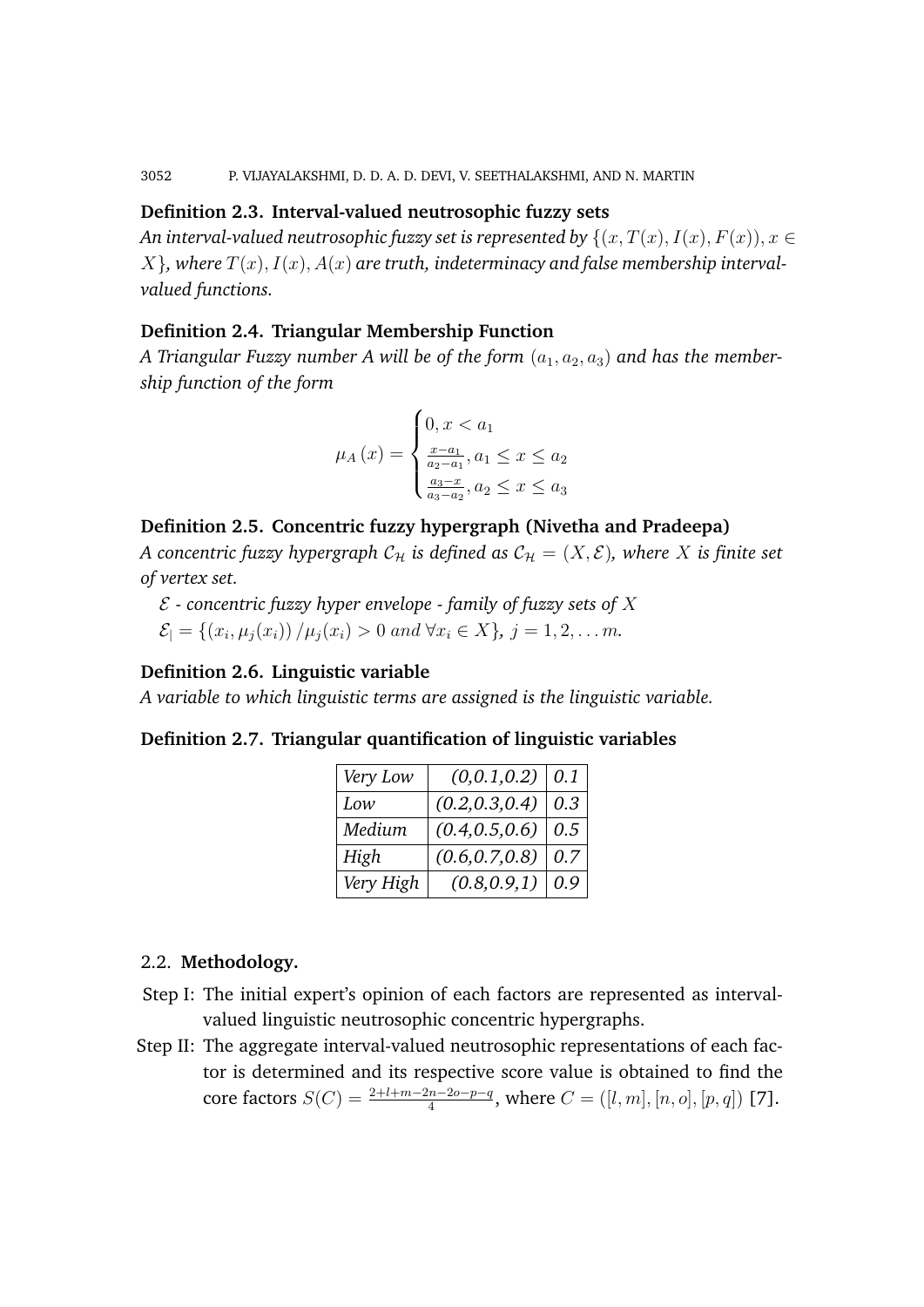Step III: The Fuzzy cognitive maps are used to find the interrelationship between the core factors by adopting the earlier procedure.

# 3. FACTORS CONTRIBUTING TOWARDS CONSTRUCTIVIST LEARNING ENVIRONMENT

The factors considered for the study are presented as follows [1, 2]:

- (1) Efficacy of the instructor
- (2) Feasible classroom environment
- (3) Active participation of the students
- (4) Acquisition of profound knowledge of constructive approach of teaching by the facilitator
- (5) Instructor must act as moderator
- (6) Democratic relationship between the facilitator and learners
- (7) Formulation of need based curriculum fulfilling the requirements of the domains of learning
- (8) Effective teaching and learning process
- (9) Creating environment for the learners to organize the process of learning



Fig.3.1 Concentric neutrosophic hypergraphs based on expert's opinion

- (10) Establishing interface between student's experience and learning
- (11) Organizing group activities to explore the diverse skills of the learners
- (12) Planning activities to promote the creativity of the learners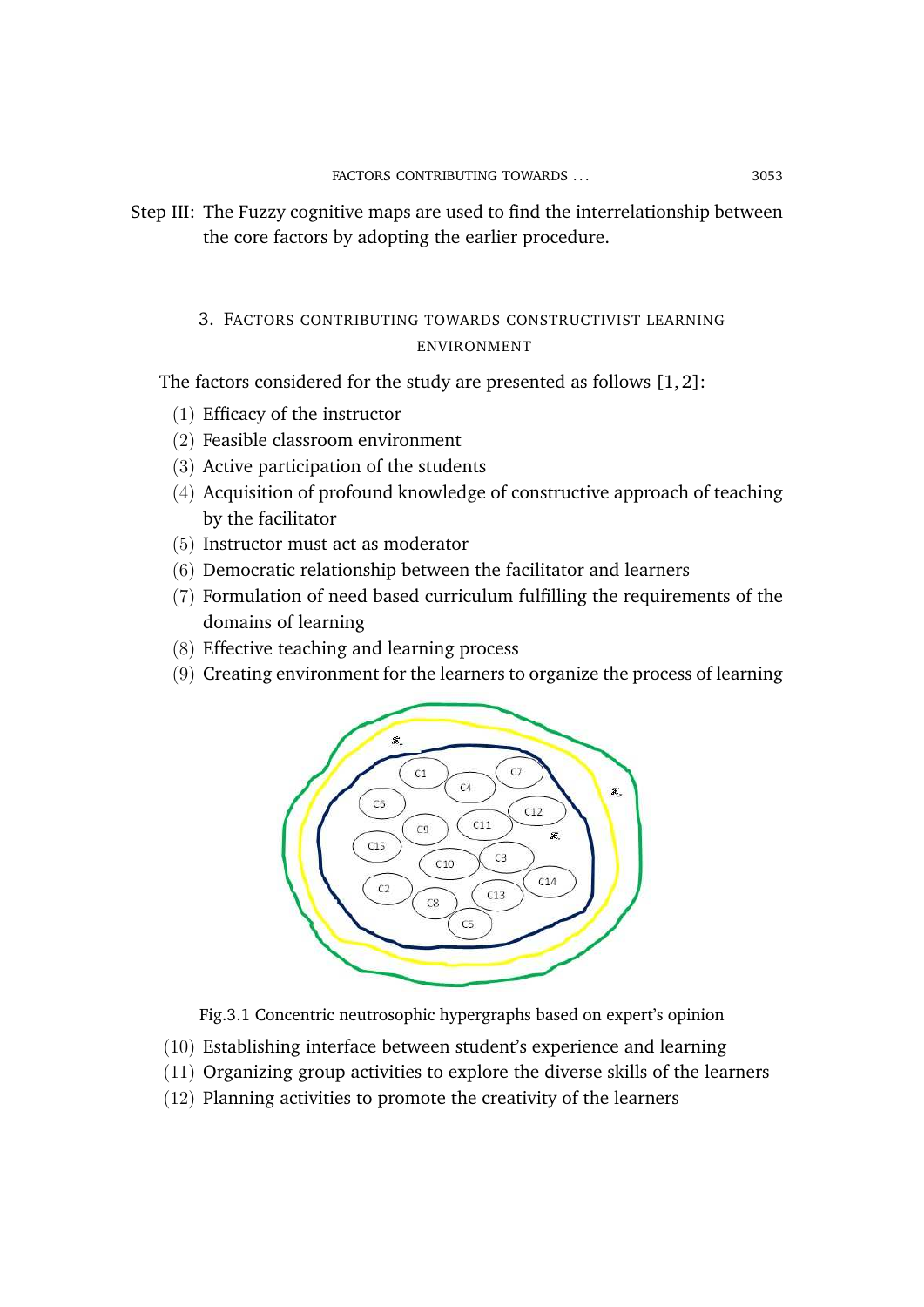3054 P. VIJAYALAKSHMI, D. D. A. D. DEVI, V. SEETHALAKSHMI, AND N. MARTIN

- (13) Enriching critical thinking and problem-solving skills by exposing the learners to different scenario
- (14) Emphasizing student centric approach in all teaching and learning activities
- (15) Generating opportunities for the learners to act independently

The neutrosophic concentric fuzzy hyper envelopes with interval-valued linguistic representations of the expert's opinion are presented below in Table 3.1.

|                | Æ,                       | Æ,                                        | æ,                                                 |
|----------------|--------------------------|-------------------------------------------|----------------------------------------------------|
| C1             | ([M,H],[VL,L],[L,M])     | (L,H],[VL,L],[M,H])                       | ([M,VH],[VL,L],[M,H])                              |
| C <sub>2</sub> | ([M,VH],[L,M],[VL,M])    | ([M,H],[M,H],[L,M])                       | (H,VH],[L,M],[L,M])                                |
| C <sub>3</sub> | ([H,VH],[L,M],[L,M])     | ([M,VH],[L,M],[VL,M])                     | ([M,VH],[VL,M],[L,M])                              |
| C <sub>4</sub> | ([M,H],[VL,L],[L,M])     | $(L,H,[\text{VL},L],[\text{M},\text{H}])$ | ([M,VH],[VL,L],[VL,M])                             |
| C <sub>5</sub> | ([M,VH],[VL,L],[VL,M])   | ([M,H],[VL,L],[L,M])                      | $(L,H,[\text{VL},L],[\text{M},\text{H}])$          |
| C <sub>6</sub> | (M,H],[VL,L],[L,M])      | ([M,VH],[L,M],[VL,M])                     | $([L,H],[\text{VL},\text{L}],[\text{M},\text{H}])$ |
| C7             | ([M,VH],[L,M],[VL,M])    | ([L,H],[VL,L],[M,H])                      | ([M,H],[VL,L],[L,M])                               |
| C8             | ([M,VH],[L,M],[VL,M])    | (H,VH],[L,M],[L,M])                       | $(L,H,[\text{VL},L],[\text{M},\text{H}])$          |
| C9             | $($ [VL,M],[L,M],[M,VH]) | (L.M, [L,H], [H, VH])                     | (L,M,[VL,L],[M,H])                                 |
| C10            | (L,H],[VL,L],[M,H])      | ([M,VH],[L,M],[VL,M])                     | ([M,H],[VL,L],[L,M])                               |
| C11            | (M,H],[VL,L],[L,M])      | ([M,H],[VL,L],[L,M])                      | (L,H],[VL,L],[M,H])                                |
| C12            | ([M,VH],[VL,L],[VL,M])   | ([H,VH],[L,M],[L,M])                      | ([M,VH],[L,M],[VL,M])                              |
| C13            | ([M,H],[VL,L],[L,M])     | ([M,VH],[VL,L],[VL,M])                    | ([M,VH],[VL,L],[VL,M])                             |
| C14            | ([VL,M],[L,M],[M,VH])    | (L,M,[L,H],[H,VH])                        | ([L,M],[VL,L],[M,H])                               |
| C15            | (LLM1, [VL, L1, [M, H])  | (IVL.M. [L.M. [M.VH])                     | ( [L,M], [L,H], [H,VH])                            |

Table 3.1 Linguistic representations of expert's opinion

The quantification of the linguistic representation of the interval valued neutrosophic sets are presented in Table 3.2.

|                 | Æ,                                   | Æ.,                                        | æ,                                   |
|-----------------|--------------------------------------|--------------------------------------------|--------------------------------------|
| C1              | ([0.5, 07], [0.1, 0.3], [0.3, 0.5])  | ([0.3, 0.7], [0.1, 0.3], [0.5, 0.07])      | ([0.5, 0.9], [0.1, 0.3], [0.5, 07])  |
| C <sub>2</sub>  | ([0.5, 0.9], [0.3, 0.5], [0.1, 0.5]) | ([0.5, 07], [0.5, 07], [0.3, 0.5])         | ([07, 0.9], [0.3, 0.5], [0.3, 0.5])  |
| C <sub>3</sub>  | ([07, 0.9], [0.3, 0.5], [0.3, 0.5])  | ([0.5, 0.9], [0.3, 0.5], [0.1, 0.5])       | ([0.5, 0.9], [0.1, 0.5], [0.3, 0.5]) |
| C <sub>4</sub>  | ([0.5, 07], [0.1, 0.3], [0.3, 0.5])  | ([0.3, 07], [0.1, 0.3], [0.5, 07])         | ([0.5, 0.9], [0.1, 0.3], [0.1, 0.5]) |
| C5              | ([0.5, 0.9], [0.1, 0.3], [0.1, 0.5]) | ( [0.5, 07], [0.1, 0.3], [0.3, 0.5])       | ([0.3, 07], [0.1, 0.3], [0.5, 07])   |
| C <sub>6</sub>  | ([0.5, 07], [0.1, 0.3], [0.3, 0.5])  | ([0.5, 0.9], [0.3, 0.5], [0.1, 0.5])       | ([0.3, 07], [0.1, 0.3], [0.5, 07])   |
| C7              | ([0.5, 0.9], [0.3, 0.5], [0.1, 0.5]) | ([0.3, 07], [0.1, 0.3], [0.5, 07])         | ([0.5, 07], [0.1, 0.3], [0.3, 0.5])  |
| C8              | ([0.5, 0.9], [0.3, 0.5], [0.1, 0.5]) | ( [07, 0.9], [0.3, 0.5], [0.3, 0.5])       | ([0.3, 07], [0.1, 0.3], [0.5, 07])   |
| C9              | ([0.1, 0.5], [0.3, 0.5], [0.5, 0.9]) | ([0.3, 0.5], [0.3, 0.7], [0.7, 0.9])       | ([0.3, 0.5], [0.1, 0.3], [0.5, 07])  |
| C10             | ([0.3, 07], [0.1, 0.3], [0.5, 07])   | ( [0.5, 0.9], [0.3, 0.5], [0.1, 0.5])      | ([0.5, 07], [0.1, 0.3], [0.3, 0.5])  |
| C11             | ([0.5, 07], [0.1, 0.3], [0.3, 0.5])  | ([0.5, 07], [0.1, 0.3], [0.3, 0.5])        | ([0.3, 07], [0.1, 0.3], [0.5, 07])   |
| C12             | ([0.5, 0.9], [0.1, 0.3], [0.1, 0.5]) | ( [07, 0.9], [0.3, 0.5], [0.3, 0.5])       | ([0.5, 0.9], [0.3, 0.5], [0.1, 0.5]) |
| C <sub>13</sub> | ([0.5, 07], [0.1, 0.3], [0.3, 0.5])  | ([0.5, 0.9], [0.1, 0.3], [0.1, 0.5])       | ([0.5, 0.9], [0.1, 0.3], [0.1, 0.5]) |
| C14             | ([0.1, 0.5], [0.3, 0.5], [0.5, 0.9]) | $(0.3, 0.5]$ , $[0.3, 0.7]$ , $[0.7, 0.9]$ | ([0.3, 0.5], [0.1, 0.3], [0.5, 07])  |
| C15             | ([0.3, 0.5], [0.1, 0.3], [0.5, 07])  | ([0.1, 0.5], [0.3, 0.5], [0.5, 0.9])       | ([0.3, 0.5], [0.3, 0.7], [0.7, 0.9]) |

Table 3.2 Quantified linguistic expert's opinion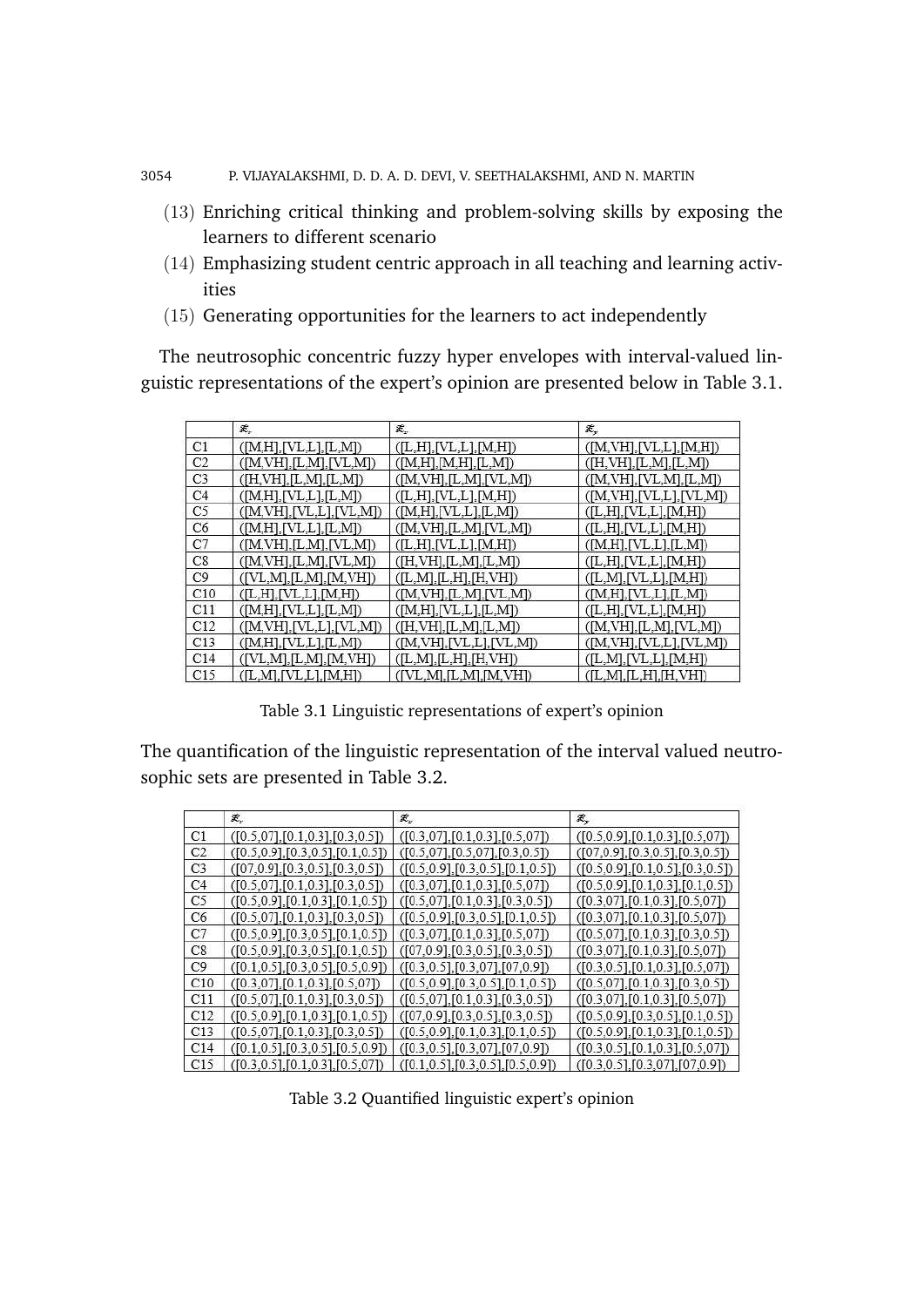The score values of the core factors are presented in Table 3.3 and it is represented graphically.

| Factors         | S (C)  |
|-----------------|--------|
| C1              | 0.8825 |
| C2              | 0.837  |
| C3              | 0.8805 |
| C4              | 0.8925 |
| C <sub>5</sub>  | 0.8825 |
| C6              | 0.8825 |
| C7              | 0.8825 |
| C8              | 0.8835 |
| C9              | 0.479  |
| C10             | 0.8825 |
| C11             | 0.8805 |
| C12             | 0.8805 |
| C13             | 0.912  |
| C14             | 0.616  |
| C <sub>15</sub> | 0.616  |
|                 |        |



Table3.3 Score values Fig.3.2 Graphical representation of the Factors of the score values of the factors

The core factors are C1, C4, C5, C6, C7, C8, C10, C13 and are considered as G1, G2, G3, G4, G5, G6, G7, G8 respectively and the FCM representation is as follows

|                | G1               | G2 | G <sub>3</sub> | G4 | G <sub>5</sub> | G6 | G7 | G8               |
|----------------|------------------|----|----------------|----|----------------|----|----|------------------|
| G1             | $\boldsymbol{0}$ | Μ  | Μ              | Μ  | Μ              | Η  | Μ  | Η                |
| G2             | L                | 0  | М              | М  | VH             | Η  | М  | H                |
| G <sub>3</sub> | М                | L  | 0              | Η  | М              | Μ  | Η  | M                |
| G <sub>4</sub> | М                | L  | Μ              | 0  | Μ              | Η  | Η  | Η                |
| G5             | L                | М  | Μ              | Μ  | 0              | М  | L  | Μ                |
| G6             | М                | М  | Μ              | M  | Μ              | 0  | Η  | Μ                |
| G7             | М                | Η  | М              | Μ  | М              | М  | 0  | M                |
| G8             | VH               | Μ  | Μ              | M  | Μ              | Η  | Η  | $\boldsymbol{0}$ |

Table 3.4 FCM representation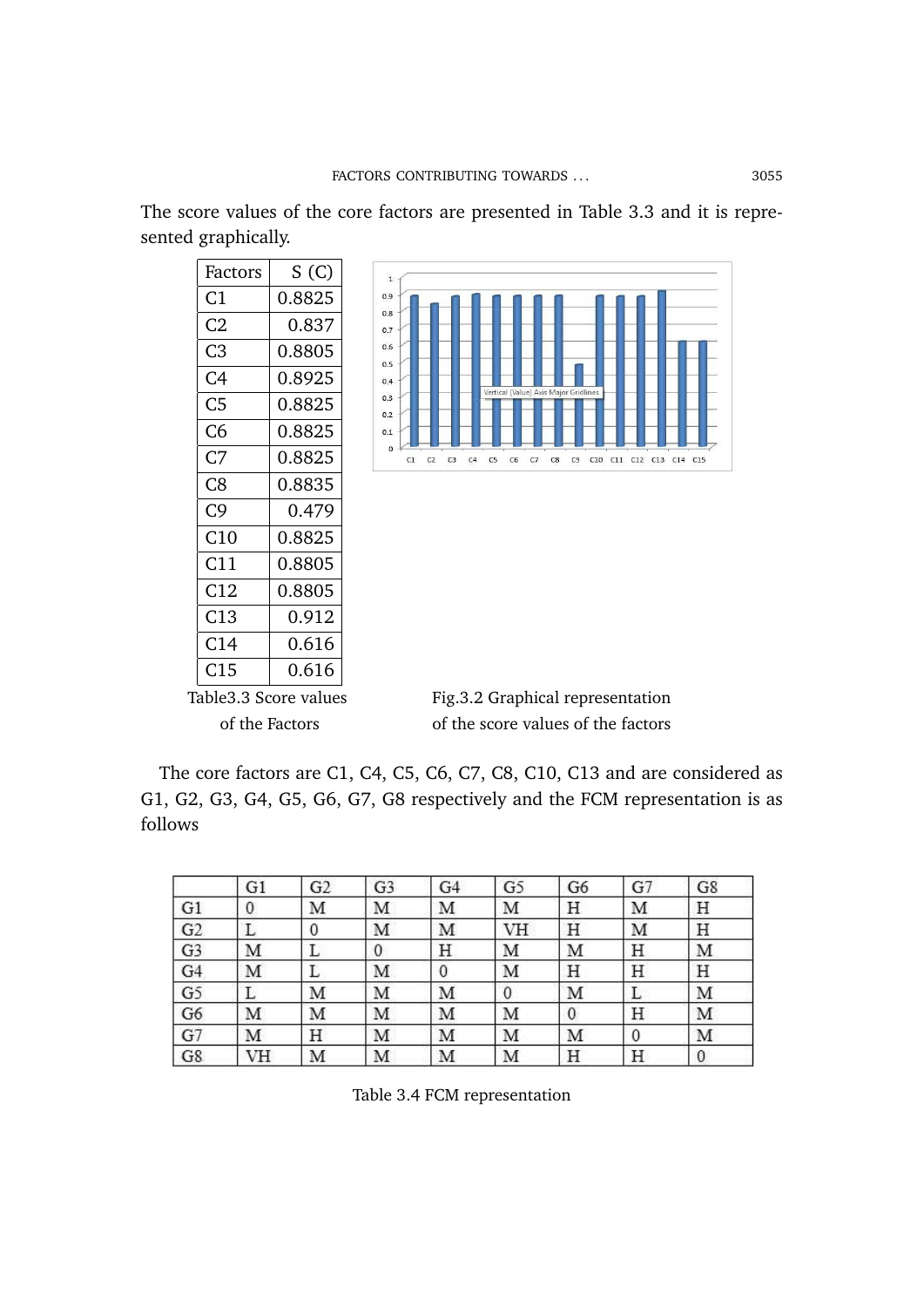The interrelationship between the factors is determined by the similar application of FCM methodology and it is presented graphically in Figure 3.3.



Figure 3.3 FCM representation of the interrelationships between factors

## 4. DISCUSSIONS

Figure 3.3 vividly states that the factor G5, the formulation of need based curriculum fulfilling the requirements of the domains of learning, contributes to the successful constructivist classroom as all other factors are related to it. The factor G5 is a prime factor as it influences all other inter related factors. Inspite of teachers and students assuming new roles in constructivist classroom, the retention of the effectiveness and the positive impacts is constrained by the nature of the curriculum. Significant focus on the design of curriculum is indispensable. The representation of the expert's opinion in the form of interval-valued neutrosophic concentric fuzzy hypergraphs is a novel initiative as it reflects the expert's opinion in a more realistic manner.

# 5. CONCLUSION

The proposed decision making model with interval valued linguistic neutrosophic concentric fuzzy hypergraphs is a new endeavor by the authors to determine the core factor contributing towards constructivist classroom. The linguistic representation of the expert's opinion is more rational than representation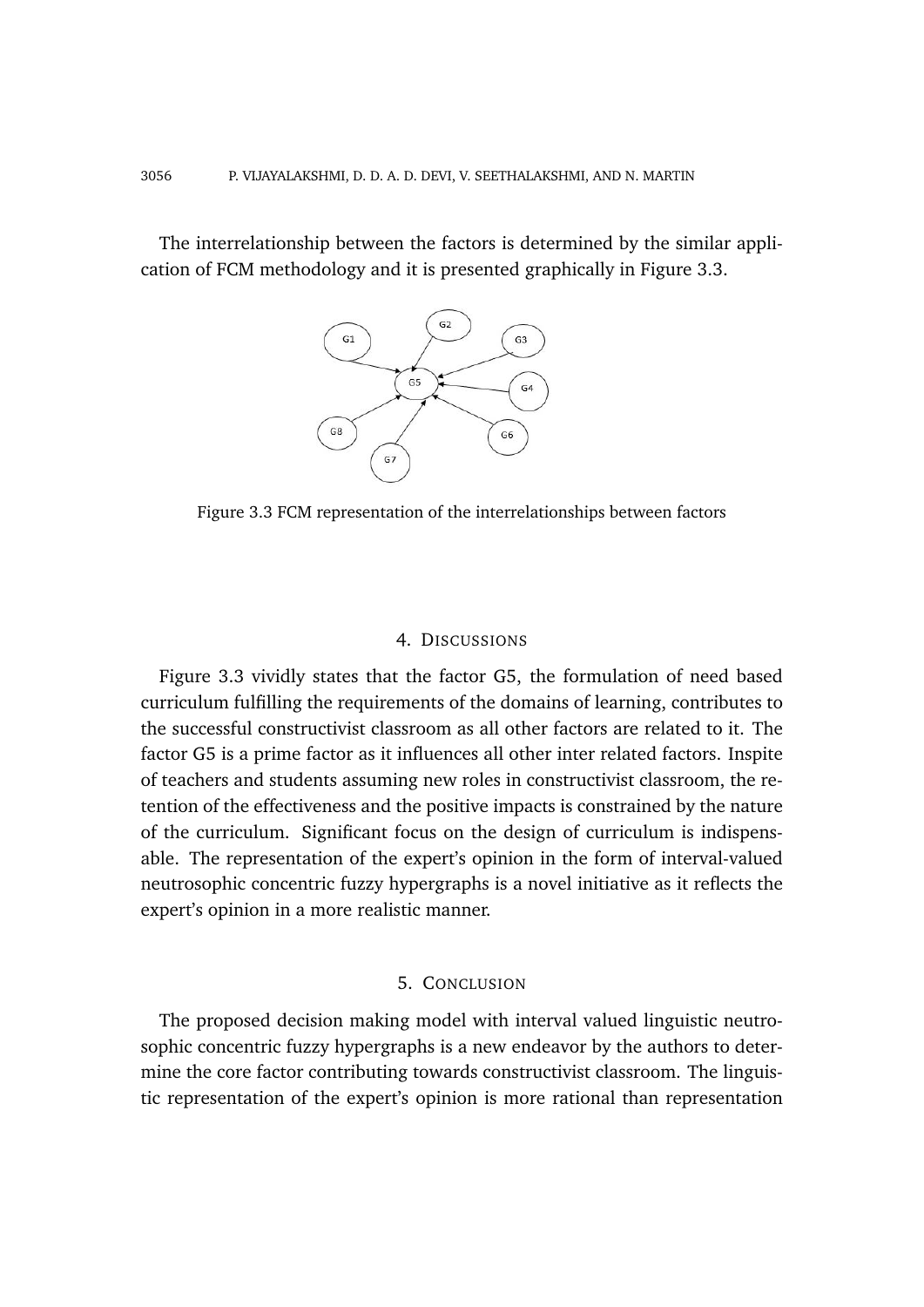by the numerical values. This decision making model of concentric fuzzy hypergraphs can be extended by incorporating other kinds of fuzzy sets. This anticipated model will play a vital role in the scenario of optimal decision making process.

#### **REFERENCES**

- [1] I. CIRIK, E. COLAK, D. KAYA: *Constructivist Learning Environments: The Teachers and Students Perspectives*, International Journal on New Trends in Education and Their Implications, **6**(2) (2015), 30–44.
- [2] J. M. LAGUADOR: *Cooperative learning approach in an outcomes-based environment*, International Journal of Social Sciences, Arts and Humanities, **2**(2) (2014), 46–55.
- [3] M. AKRAM, S. SHAHZAD, A. B. SAEID: *Single-Valued Neutrosophic Hypergraphs*, Twms J. App. Eng. Math., **8**(1) (2018), 122–135.
- [4] N. MARTIN, I. PRADEEPA, P. PANDIAMMAL: *Evolution of Concentric Fuzzy Hypergraph for Inclusive Decision Making*, International Journal of Engineering and Advanced Technology, **8**(6S3) (2019), 1986–1990.
- [5] N. MARTIN, I. PRADEEPA, P. PANDIAMMAL: *Student's Low Academic Performance Appraisal Model with Hypergraphic Approach in Fuzzy Cognitive*, Journal of Information and Computational Science, **9**(8) (2019), 661–671.
- [6] I. PRADEEPA, N. MARTIN, P. PANDIAMMAL: *Prioritizing the obstacles in building swipe and touch classroom environment using blended method*, Journal of Interdisciplinary Cycle Research, **11**(10)(2019), 383–392.
- [7] R. SAHIN: *Multi-criteria neutrosophic decision making method based on score and accuracy functions under neutrosophic environment*, arXiv, 2014.